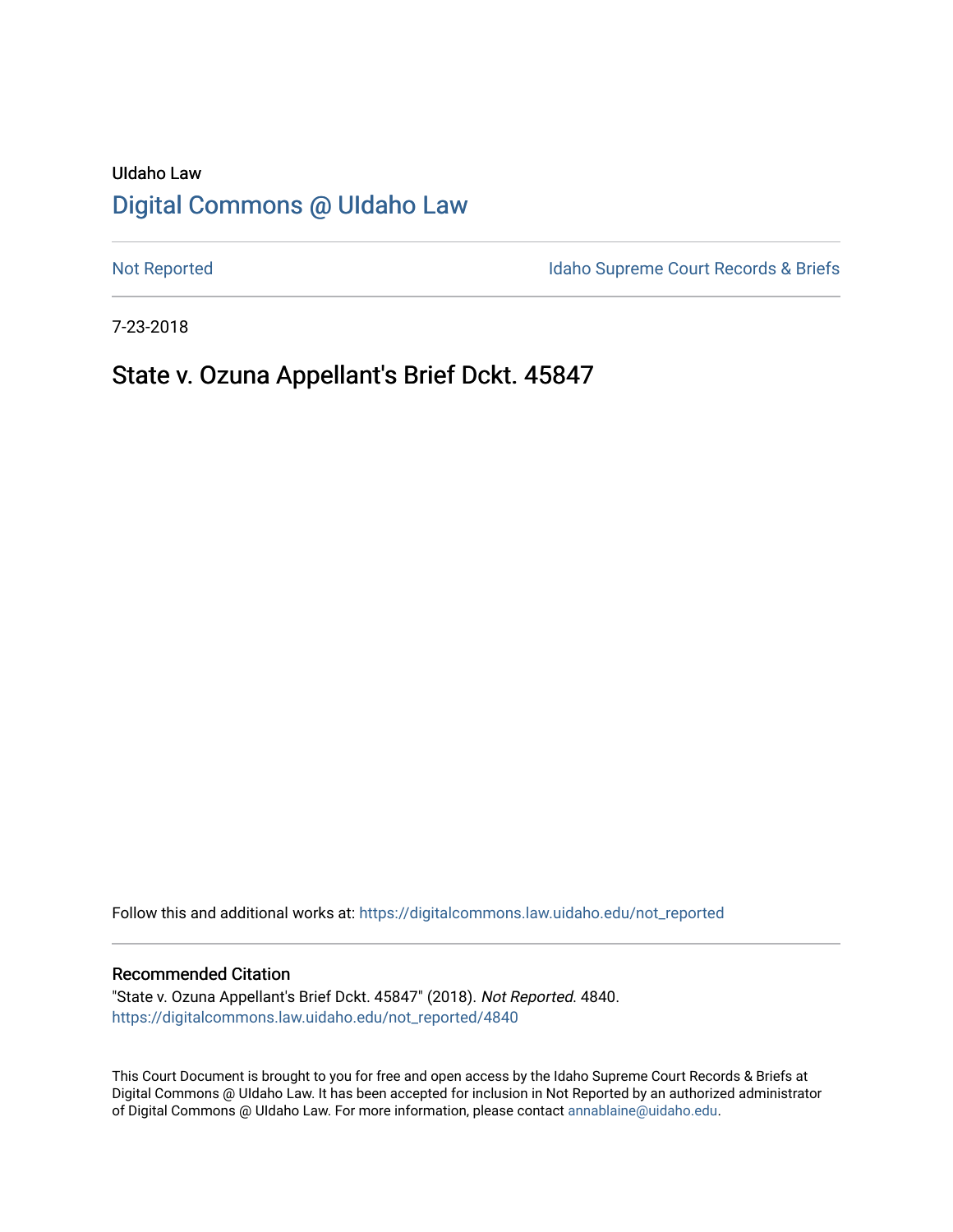Electronically Filed 7/23/2018 2:05 PM Idaho Supreme Court Karel Lehrman, Clerk of the Court By: Brad Thies, Deputy Clerk

ERIC D. FREDERICKSEN State Appellate Public Defender I.S.B. #6555

BEN P. MCGREEVY Deputy State Appellate Public Defender I.S.B. #8712 322 E. Front Street, Suite 570 Boise, Idaho 83702 Phone: (208) 334-2712 Fax: (208) 334-2985 E-mail: documents@sapd.state.id.us

## IN THE SUPREME COURT OF THE STATE OF IDAHO

| STATE OF IDAHO,       |                                 |
|-----------------------|---------------------------------|
| Plaintiff-Respondent, | NO. 45847                       |
| V.                    | CANYON COUNTY NO. CR-2010-25783 |
| RICARDO OZUNA, JR.,   | <b>APPELLANT'S BRIEF</b>        |
| Defendant-Appellant.  |                                 |

## STATEMENT OF THE CASE

### Nature of the Case

Mindful of the applicable authorities, Ricardo Ozuna, Jr., asserts in this appeal that the district court erred when it denied his motion for reconsideration of the district court's denial of his Idaho Criminal Rule 35(a) motion to correct an illegal sentence.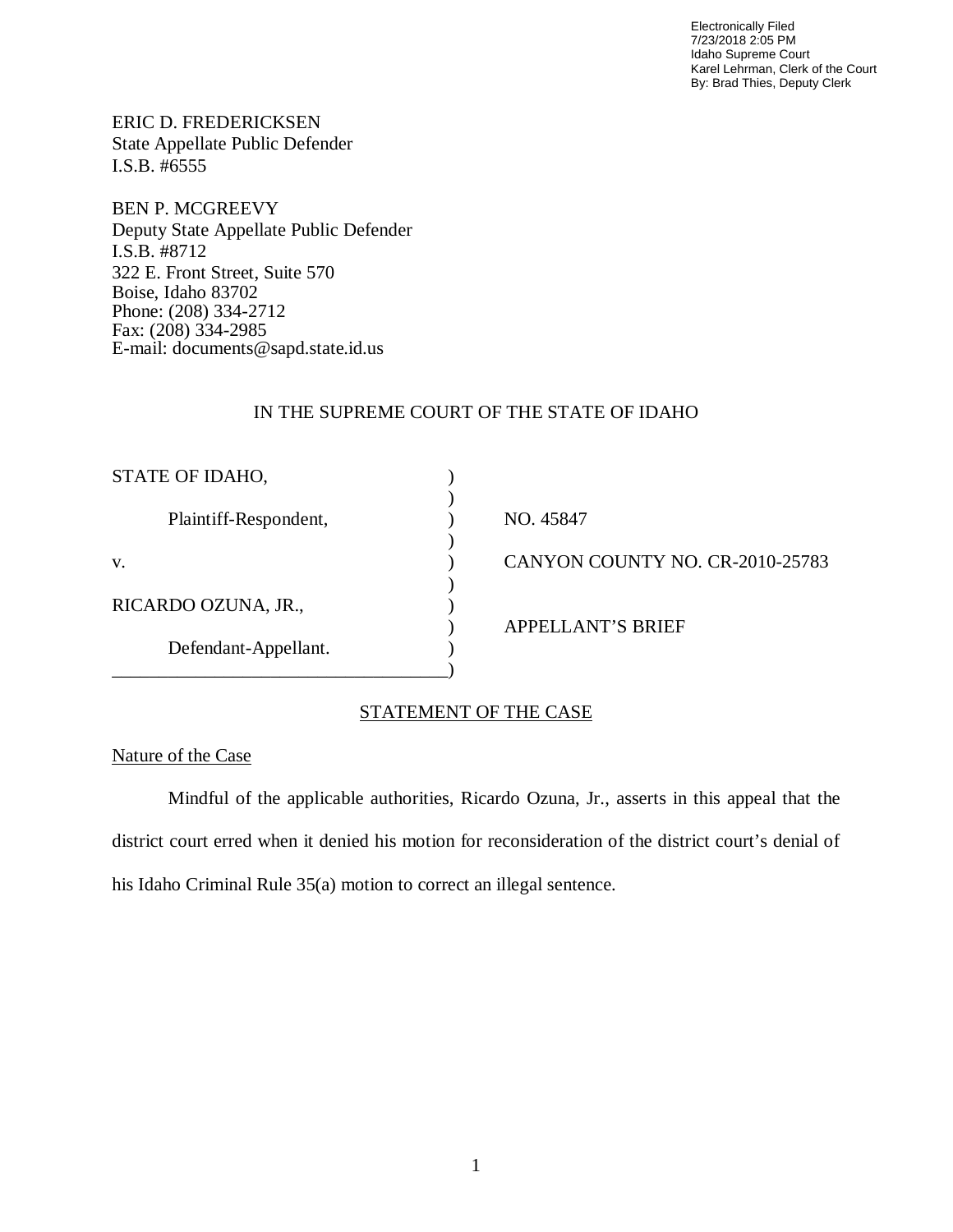#### Statement of the Facts and Course of Proceedings

Mr. Ozuna was found guilty of lewd conduct with a minor child under sixteen, I.C. § 18- 1508, with a sentencing enhancement for having been previously convicted of a sexual offense under I.C. § [1](#page-2-0)9-2520G(2).  $(R., p.22.)^1$  The district court imposed a unified sentence of life imprisonment, with twenty years fixed. (R., p.22.) Mr. Ozuna appealed, and the Idaho Court of Appeals affirmed his judgment of conviction in *State v. Ozuna*, No. 40165, 155 Idaho 697 (Ct. App. 2013). (R., pp.21-30.) Mr. Ozuna filed a petition for review, which the Idaho Supreme Court denied. (*See* R., p.31.)

Mr. Ozuna subsequently filed a petition for post-conviction relief, and the district court summarily dismissed the petition. (*See* R., pp.39-66.) Mr. Ozuna appealed, and the Idaho Court of Appeals affirmed the summary dismissal of the petition in an unpublished opinion, *Ozuna v. State*, No. 43659, 2016 Unpublished Opinion No. 689 (Idaho Ct. App. Sept. 16, 2016). (R., pp.67-72.)

Later, Mr. Ozuna filed, pro se, an Idaho Criminal Rule 35(a) motion to correct an illegal sentence and request for a hearing. (R., pp.33-35.) Mr. Ozuna asserted, "[t]he sentence is illegal on its face as the conviction was gained in violation of due process and/or equal protection governed by the Constitution of the U.S. and a [court's] obligation to insure fair proceedings." (R., p.33.) He asserted, "[i]n this case the defendant himself trie[d] to explain to the court the need for expert D.N.A. assistance and the fact his public defender is not adhering to this request to prove his innocence." (R., p.33.)

<span id="page-2-0"></span><sup>&</sup>lt;sup>1</sup> The Idaho Supreme Court ordered the record on appeal here to be augmented with the record and transcripts from Mr. Ozuna's prior appeal, No. 40165. (R., p.99.) All citations to "R." refer to the 102-page Limited Clerk's Record prepared for this appeal. (*See* R., p.99.)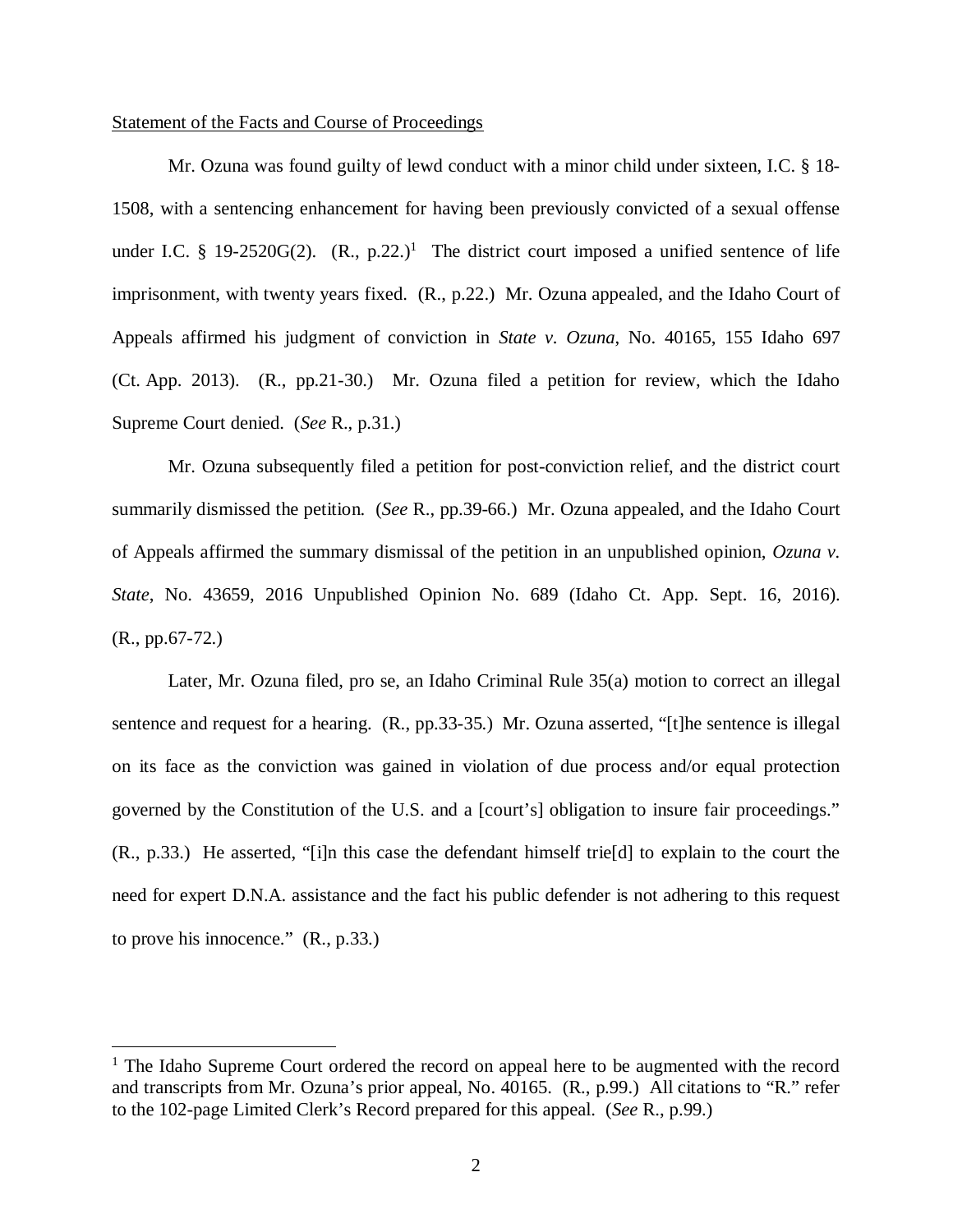Mr. Ozuna asserted the district court, at a pretrial hearing, acknowledged there was a problem with the claim by Mr. Ozuna's trial counsel that he did not have the resources to hire people to conduct DNA testing. (*See* R., pp.34, 36.) Mr. Ozuna further asserted, "[t]he court failed to appoint and/or order an expert be appointed sua sponte in light of fundamental fairness and protect the rights of the defendant as any court is obligated to do pursuant to [the] U.S. and Idaho Constitution[s] as well as a code of judicial conduct [whereas] the conviction obtained was because of the due process right [being] violated thus rendering not only the conviction illegal but any sentence thereafter illegal." (R., p.34.) He requested "the sentence and/or conviction be vacated and be remanded back to district court for further proceedings." (R., p.34.)

The State filed an Objection to Rule 35 Motion and Request for Hearing. (R., pp.37-38.) The district court then issued an Order Denying Motion to Correct Sentence Pursuant to I.C.R. 35(a). (R., pp.73-79.) The district court wrote that the State had "not filed a response to the motion." (R., p.74.) The district court also noted that the Idaho Supreme Court has "clarified that I.C.R. 35(a) does not provide a vehicle 'to reexamine the facts underlying the case to determine whether a sentence is illegal; rather, the rule only applies to a narrow category of cases in which the sentence imposes a penalty that is simply not authorized by law or where new evidence tends to show that the original sentence was excessive.'" (R., p.75 (quoting *State v. Clements*, 148 Idaho 82, 86 (2009)).)

According to the district court, Mr. Ozuna "alleges a purported error that occurred prior to trial, long before the court sentenced him. That purported error doesn't address the legal or statutory basis of the sentence imposed by the court, or whether the sentence was excessive in light of the facts available to the court when it sentenced him." (R., p.75.) The district court stated, "[t]he defendant's argument in actual fact challenges the merits of his conviction, as the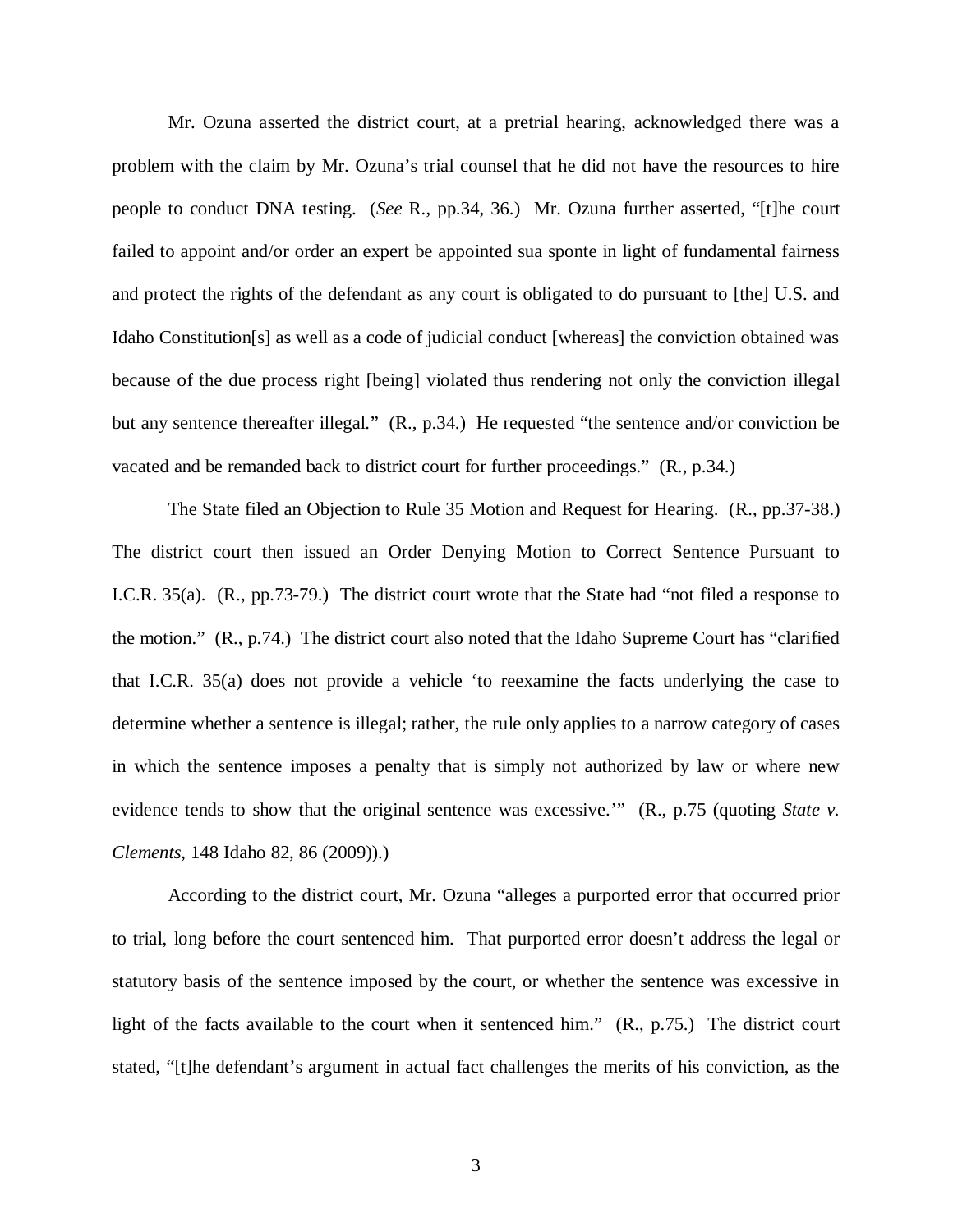results of DNA testing could conceivably bear on the reliability of the jury's verdict but would not have any obvious relevance to a determination of what sentence may be imposed by law once a [judgment] of conviction has been entered." (R., p.75.) Mr. Ozuna "suggests that DNA testing, or specifically the lack thereof in this case, undermines the jury's verdict and means that any sentence imposed on him is necessarily illegal." (R., pp.75-76.) The district court determined, "[t]hat argument merely repackages the defendant's attack on the underlying merits of his conviction which, as the cases discussed above make clear, the defendant is not permitted to do in a motion brought pursuant to I.C.R. 35(a)." (R., p.76.)

Further, the district court determined that "even if the defendant's argument is properly raised in an I.C.R. 35(a) motion the court isn't persuaded that it has any merit." (R., p.76.) Thus, the district court concluded: "Having carefully considered the full record in this matter, the court finds that the sole argument advanced here by the [defendant's] motion is not properly raised as an I.C.R. 35(a) motion and that the motion must be denied on that basis." (R., p.78.) "The court also finds that the arguments raised by the defendant under the umbrella of an I.C.R. 35(a) motion and/or that the court should have *sua sponte* ordered DNA testing in the case have no merit, and that the motion must be denied on that basis as well." (R., p.78.) The district court denied the Rule 35(a) motion. (R., p.78.)

Mr. Ozuna then filed, pro se, a Motion Stipulating to States Request for Hearing on Rule 35 Motion and Motion for Order for Transport. (R., p.80.) He also filed, pro se, a Motion for Reconsideration of "Order Denying Motion to Correct Illegal Sentence Pursuant To Rule 35(a)" as State Did File Response and Requested Hearing (Attached Exhibit "A"). (R., pp.83-84.) The motion for reconsideration was mailed within fourteen days from the entry of the order denying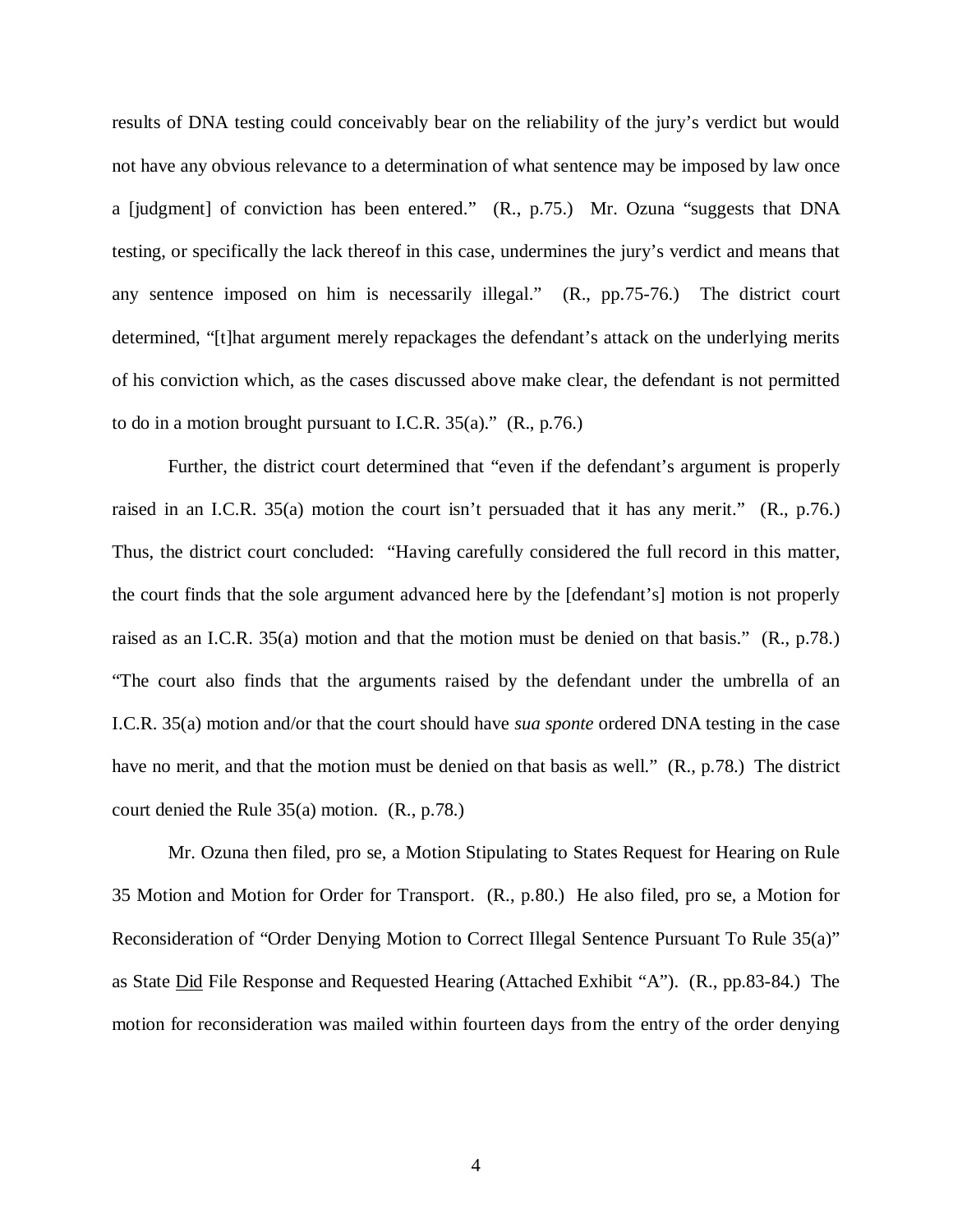the Rule 35(a) motion.<sup>[2](#page-5-0)</sup> (*See* R., pp.78, 84.) In the motion for reconsideration, Mr. Ozuna asserted the State had filed a response and requested a hearing on the Rule 35(a) motion. (R., p.83.) Additionally, he asserted, "any sentence predicated upon a verdict of . . . guilty from a trial rife with due process violations and/or errors with this [court's] knowledge and understanding of the need for fundamental fairness (DNA expert) is most certainly illegal on its face." (R., pp.83-84.) Mr. Ozuna asserted, "[t]o continue to excuse the repugnant neglect of defendants by purposeful inept actions of defense counsel/[attorneys] under disguise of 'strategy' is a conspired [demise] of this United States Constitution and should not be tolerated in the least. Further this court was aware of said need and thus should [have] made inquiry to aid in the continued false convictions of citizens of the State of Idaho." (R., p.84.)

The district court subsequently issued an Order Denying Motion for Reconsideration. (R., pp.88-92.) The district court regretted the error it had made when it wrote the State had not filed a written response to the Rule 35(a) motion. (*See* R., p.89.) However, the district court was not persuaded that reconsideration of its prior order was required, because the district court had "concluded that the defendant's arguments were entirely without merit. The state's response which is in fact little more than a conclusory statement that the defendant's motion does not provide a viable basis for the relief sought—does not in any way alter the court's previously stated conclusion." (R., p.89.)

The district court also recognized that whether to conduct a hearing on a Rule 35 motion is directed to the sound discretion of the court, and determined Mr. Ozuna "has not identified any

<span id="page-5-0"></span><sup>&</sup>lt;sup>2</sup> The order denying the Rule 35(a) motion was issued on November 28, 2017. (R., p.73.) The motion for reconsideration was mailed on December 7, 2017. (*See* R., p.84.) Under the "mailbox rule," documents by pro se inmates "are considered to be filed when they are delivered to prison authorities for the purpose of mailing to the court clerk." *Hayes v. State*, 143 Idaho 88, 91 (Ct. App. 2006).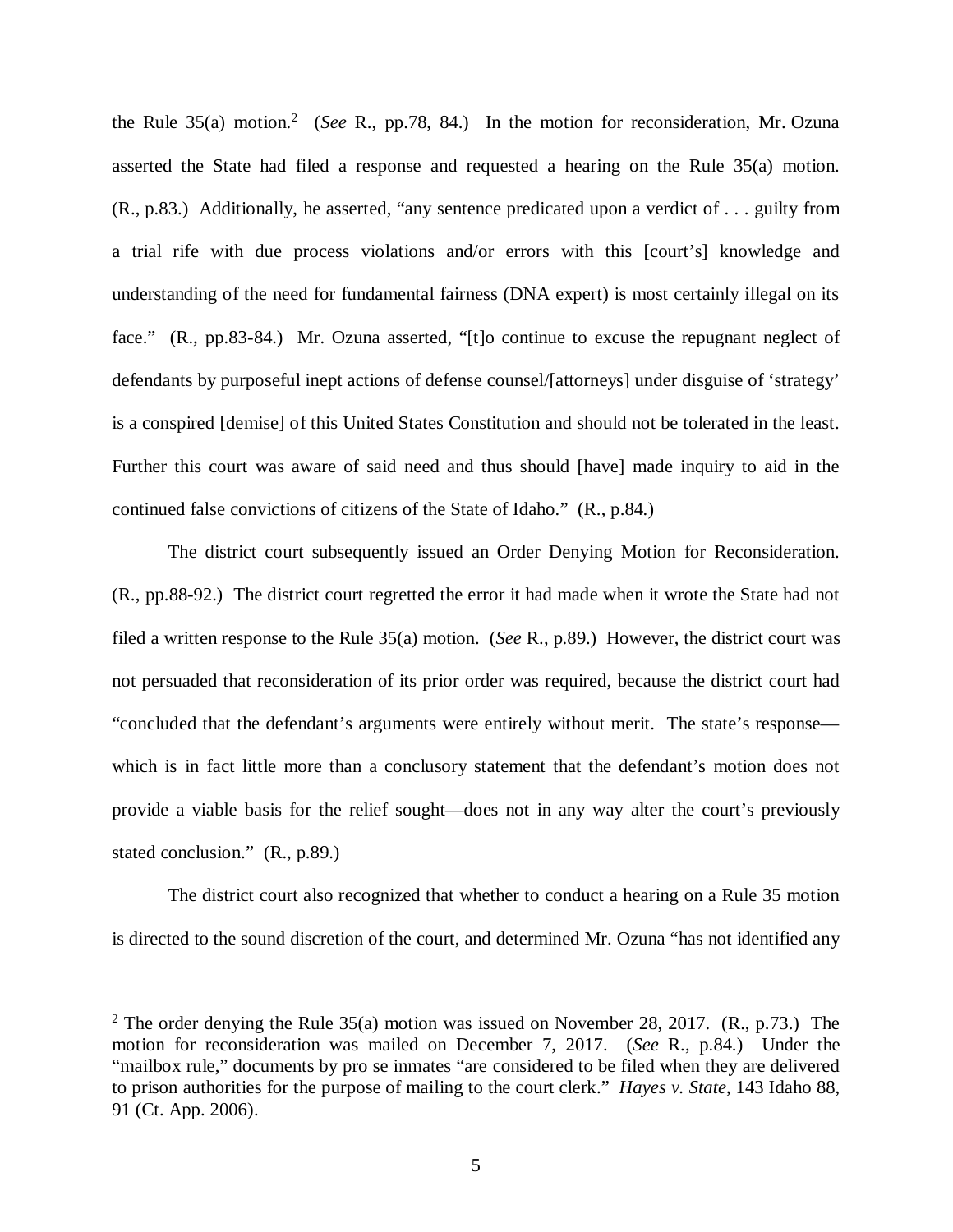information or arguments he intended to present at a hearing that he couldn't present in his written pleadings." (R., pp.89-90.) The district court then determined, "[w]ithout a showing that the court's decision to proceed without a hearing actually limited the scope of the information presented for the court's consideration, the court has no basis to conclude that it acted outside the scope of the discretion it enjoys in this area when it declined to order a hearing on this motion." (R., p.90.)

The district court next stated, "based on the arguments presented by defendant there is virtually no chance that additional information would have altered the court's previously stated conclusions." (R., p.90.) The district court had previously determined that Mr. Ozuna's arguments failed on their merits, and that his "motion was deficient as a matter of law because the arguments raised in support of that motion merely repackaged the defendant's attack on the underlying merits of his conviction which the defendant is not permitted to do in a motion brought under I.C.R. 35(a)." (R., p.90 (alterations and internal quotation marks omitted).) The district court wrote, "[a]s the cases relied on by the court in that order have not been overruled or abrogated, additional information presented in support of the defendant's motion would not alter the court's conclusion that the motion was deficient as a matter of law." (R., p.90.)

Thus, the district court concluded: "Having carefully considered the full record in this matter, the court hereby **denies** the defendant's motion to reconsider, and hereby re-affirms the findings and conclusions set out in the [previous order], except to the extent that the [previous order] incorrectly indicates that the State failed to file a written opposition to the Defendant's I.C.R. 35(a) motion." (R., p.91.) The district court also "**denies as moot** the defendant's request for a hearing on that motion, and for an order to transport the defendant for such hearing for the reasons described above." (R., p.91.)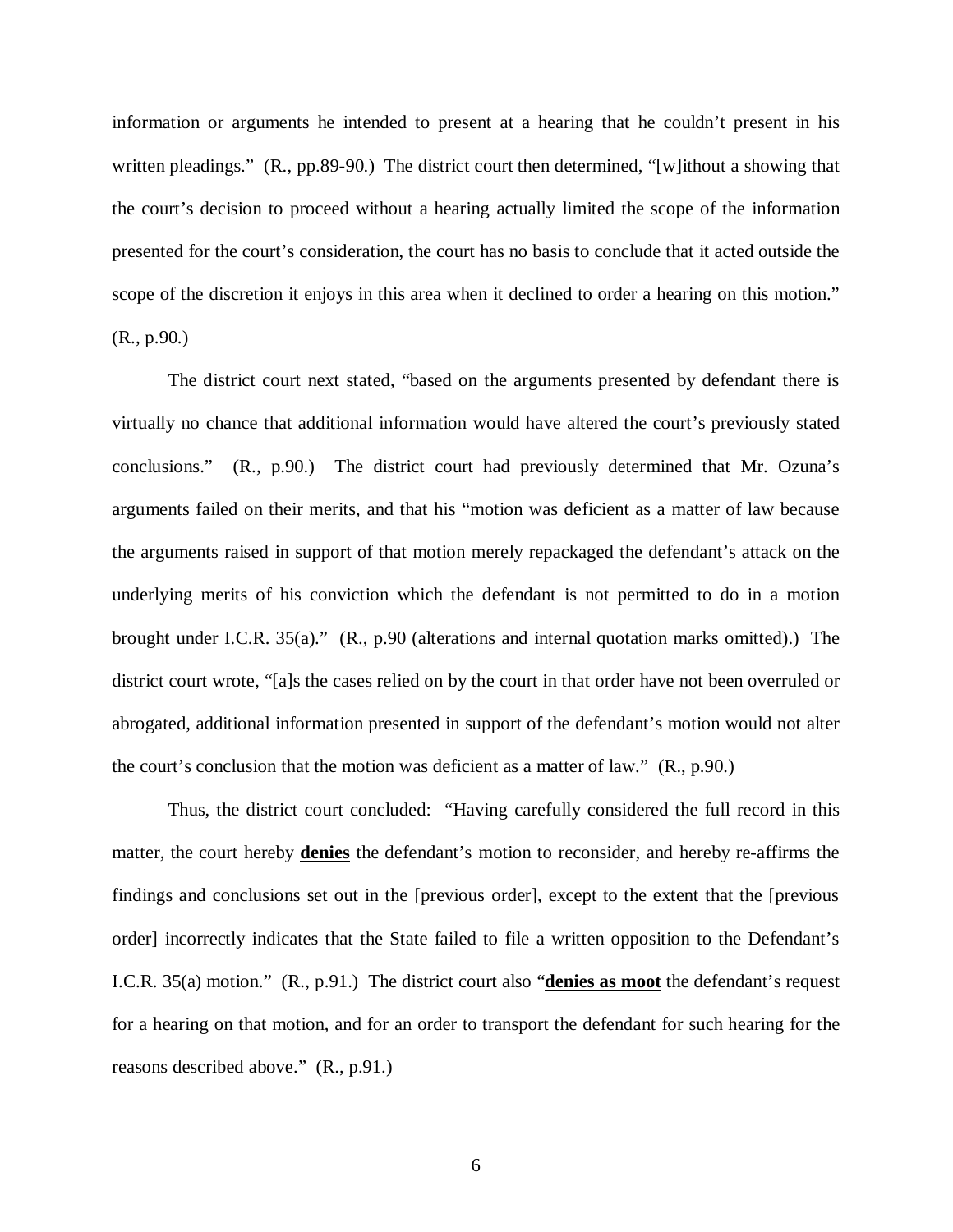Mr. Ozuna filed, pro se, a Notice of Appeal of Order Denying Motion for Reconsideration of Denial of Rule 35(a) Motion and Motion to Appoint Counsel, timely from the district court's Order Denying Motion for Reconsideration. (R., p.93.)

#### ISSUE

Did the district court err when it denied Mr. Ozuna's motion for reconsideration of the denial of his Idaho Criminal Rule 35(a) motion to correct an illegal sentence?

#### ARGUMENT

## The District Court Erred When It Denied Mr. Ozuna's Motion For Reconsideration Of The Denial Of His Idaho Criminal Rule 35(a) Motion To Correct An Illegal Sentence

Mindful of the applicable authorities, Mr. Ozuna asserts that the district court erred when it denied his motion for reconsideration of the district court's denial of his Idaho Criminal Rule 35(a) motion to correct an illegal sentence.

Generally, whether a sentence is illegal or was imposed in an illegal fashion is a question of law, over which an appellate court exercises free review. *State v. Clements*, 148 Idaho 82, 84 (2009). When deciding a motion for reconsideration, a district court must apply the same standard of review that the court applied when deciding the original order that is being reconsidered. *Fragnella v. Petrovich*, 153 Idaho 266, 276 (2012). Likewise, when reviewing a trial court's decision to grant or deny a motion for reconsideration, an appellate court uses the same standard of review used by the trial court in deciding the motion for reconsideration. *Id.*

Idaho Criminal Rule 35 provides that a district court "may correct a sentence that is illegal from the face of the record at any time." I.C.R. 35(a). "[T]he term 'illegal sentence' under Rule 35 is narrowly interpreted as a sentence that is illegal from the face of the record, i.e., does not involve significant questions of fact or require an evidentiary hearing." *Clements*, 148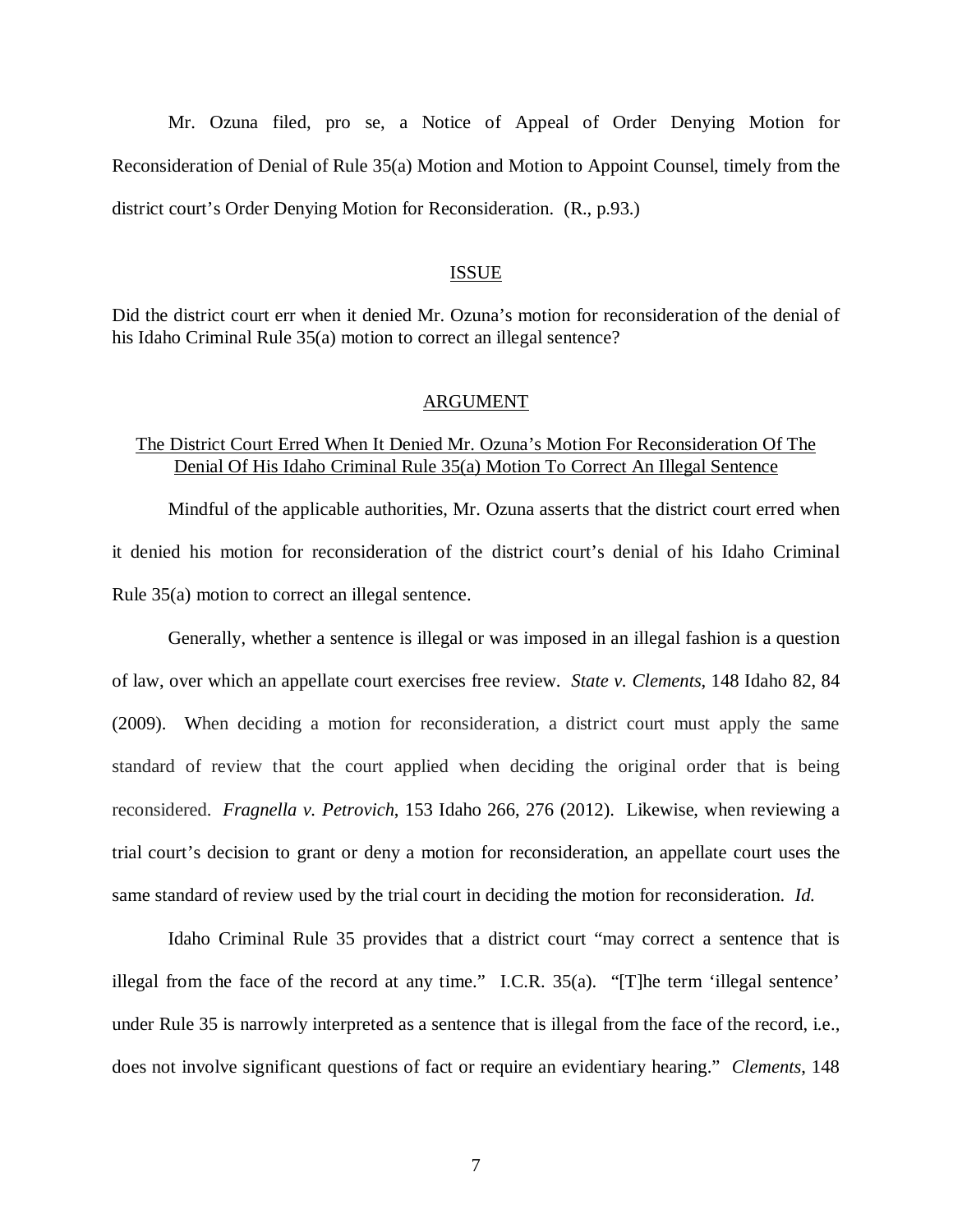Idaho at 86. "[U]nder Rule 35, a trial court cannot examine the underlying facts of a crime to which a defendant pled guilty to determine if the sentence is illegal." *State v. Wolfe*, 158 Idaho 55, 65 (2015) (citing *Clements*, 148 Idaho at 84-87). "Rule 35 inquiries must involve only questions of law—they may not include significant factual determinations to resolve the merits of a Rule 35 claim. If a district court does inquire and make significant factual determinations, it exceeds its scope of authority under Rule 35." *Id.* (citing *Clements*, 148 Idaho at 87-88).

Mindful of *Clements* and *Wolfe*, Mr. Ozuna asserts that the district court erred when it denied his motion for reconsideration of the district court's denial of his Rule 35(a) motion to correct an illegal sentence. As Mr. Ozuna asserted in the motion for reconsideration, "any sentence predicated upon a verdict of . . . guilty from a trial rife with due process violations and/or errors with this [court's] knowledge and understanding of the need for fundamental fairness (DNA expert) is most certainly illegal on its face." (*See* R., pp.83-84.) Thus, the district court erred when it denied Mr. Ozuna's motion for reconsideration.

#### **CONCLUSION**

For the above reasons, Mr. Ozuna respectfully requests that this Court vacate the district court's denial of his motion for reconsideration, and remand the case to the district court for further proceedings.

DATED this 23<sup>rd</sup> day of July, 2018.

/s/ Ben P. McGreevy BEN P. MCGREEVY Deputy State Appellate Public Defender